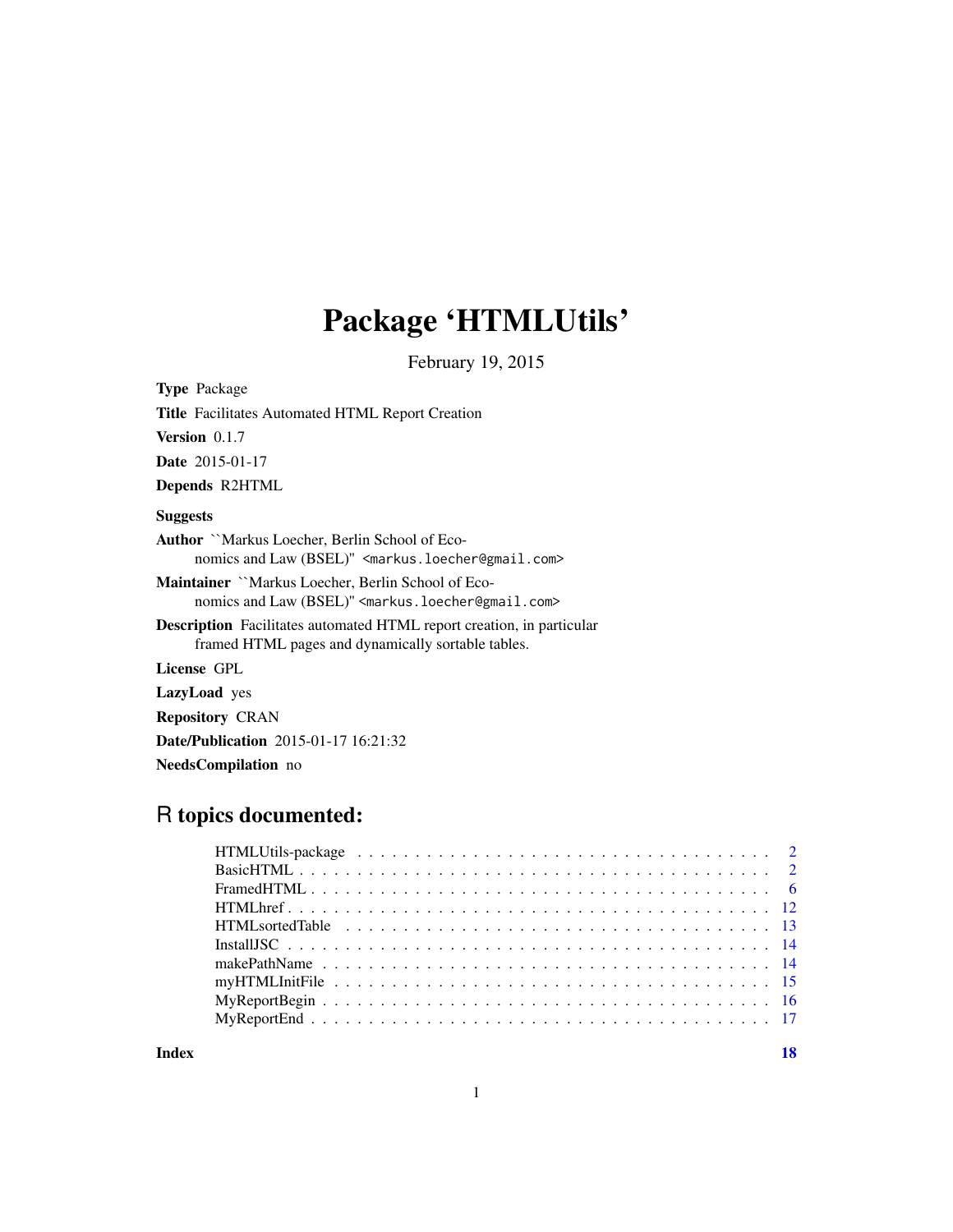<span id="page-1-0"></span>

#### Description

Facilitates automated HTML report creation, in particular framed HTML pages and dynamically sortable tables.

#### Details

| Package:          | <b>HTMLUtils</b>                                                                                                  |
|-------------------|-------------------------------------------------------------------------------------------------------------------|
| Type:             | Package                                                                                                           |
| Title:            | <b>Facilitates Automated HTML Report Creation</b>                                                                 |
| Version:          | 0.1.7                                                                                                             |
| Date:             | 2015-01-17                                                                                                        |
| Depends:          | <b>R2HTML</b>                                                                                                     |
| Suggests:         |                                                                                                                   |
| Author:           | "Markus Loecher, Berlin School of Economics and Law (BSEL)" <markus.loecher@gmail.com></markus.loecher@gmail.com> |
| Maintainer:       | "Markus Loecher, Berlin School of Economics and Law (BSEL)" <markus.loecher@gmail.com></markus.loecher@gmail.com> |
| License:          | <b>GPL</b>                                                                                                        |
| LazyLoad:         | yes                                                                                                               |
| Packaged:         | 2012-05-17 21:56:35 UTC; mloecher                                                                                 |
| Repository:       | <b>CRAN</b>                                                                                                       |
| Date/Publication: | 2012-05-18 05:59:13                                                                                               |

#### Author(s)

"Markus Loecher, Berlin School of Economics and Law (BSEL)" <markus.loecher@gmail.com>

<span id="page-1-1"></span>BasicHTML *creates a basic HTML page displaying plots and annota*

#### Description

Creates a basic HTML page displaying plots and annotations that can easily be navigated. The plots can be created either 'on the fly' by passing the appropriate commands or beforehand in which case just the filenames need to be passed.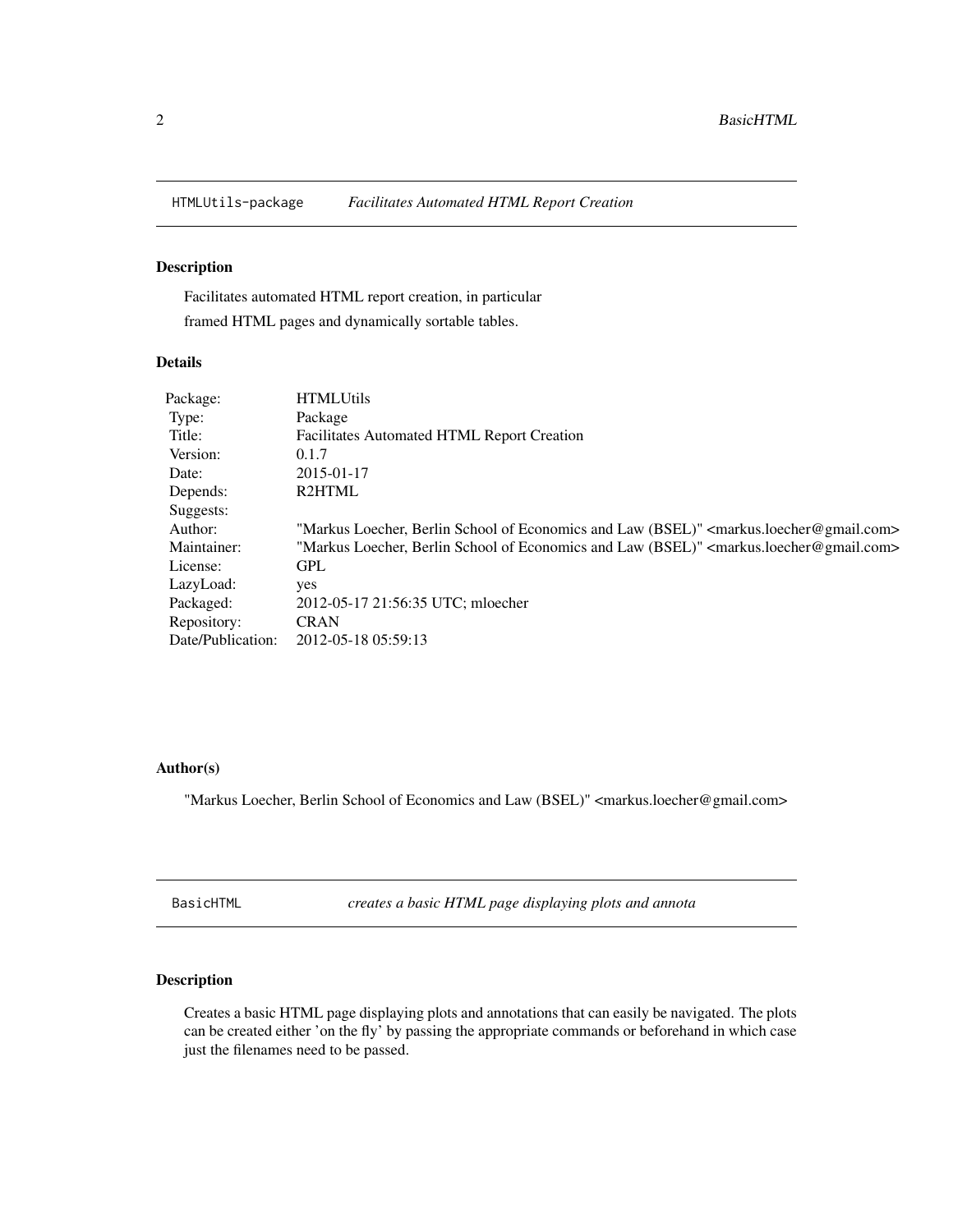#### Usage

```
BasicHTML(cmds = NULL, HTMLobjects, Captions, MenuLabels, Comments = NULL,
```

```
file = "tmp.html", title = "", width = 480, height = 480,
```

```
FRAMES = FALSE, JSCPATH = "jsc", LaunchPage = FALSE, APPEND = FALSE,
```
href =  $NULL$ , verbose =  $0$ )

#### Arguments

| cmds           | list of commands that generates the plots. If missing, the graphfiles are assumed<br>to exist already.                                                                        |
|----------------|-------------------------------------------------------------------------------------------------------------------------------------------------------------------------------|
| HTMLobjects    | list of graph filenames, either to be created by the list of commands or to be<br>copied to the Figures subdirectory and/or dataframes to be displayed in sortable<br>tables. |
| Captions       | vector of captions; these go directly below the graphs                                                                                                                        |
| MenuLabels     | vector of labels for the main page.                                                                                                                                           |
| Comments       | Text/comments to be written between the graphs                                                                                                                                |
| file           | file name of main page; '.html' extension will be added. The '\_main' and<br>'\_menu' pages use this base as well.                                                            |
| title          | title to be written in the navigation/menu page                                                                                                                               |
| width          | width for all graphfiles                                                                                                                                                      |
| height         | height for all graphfiles                                                                                                                                                     |
| <b>FRAMES</b>  | is this an HTML page with frames?                                                                                                                                             |
| <b>JSCPATH</b> | path that should contain the jsc components. If non existing, user will be prompted<br>for installation.                                                                      |
| LaunchPage     | launch the page?                                                                                                                                                              |
| APPEND         | append to existing HTML page?                                                                                                                                                 |
| href           | links to other HTML pages                                                                                                                                                     |
| verbose        | level of verbosity                                                                                                                                                            |

#### Value

no return value

#### Author(s)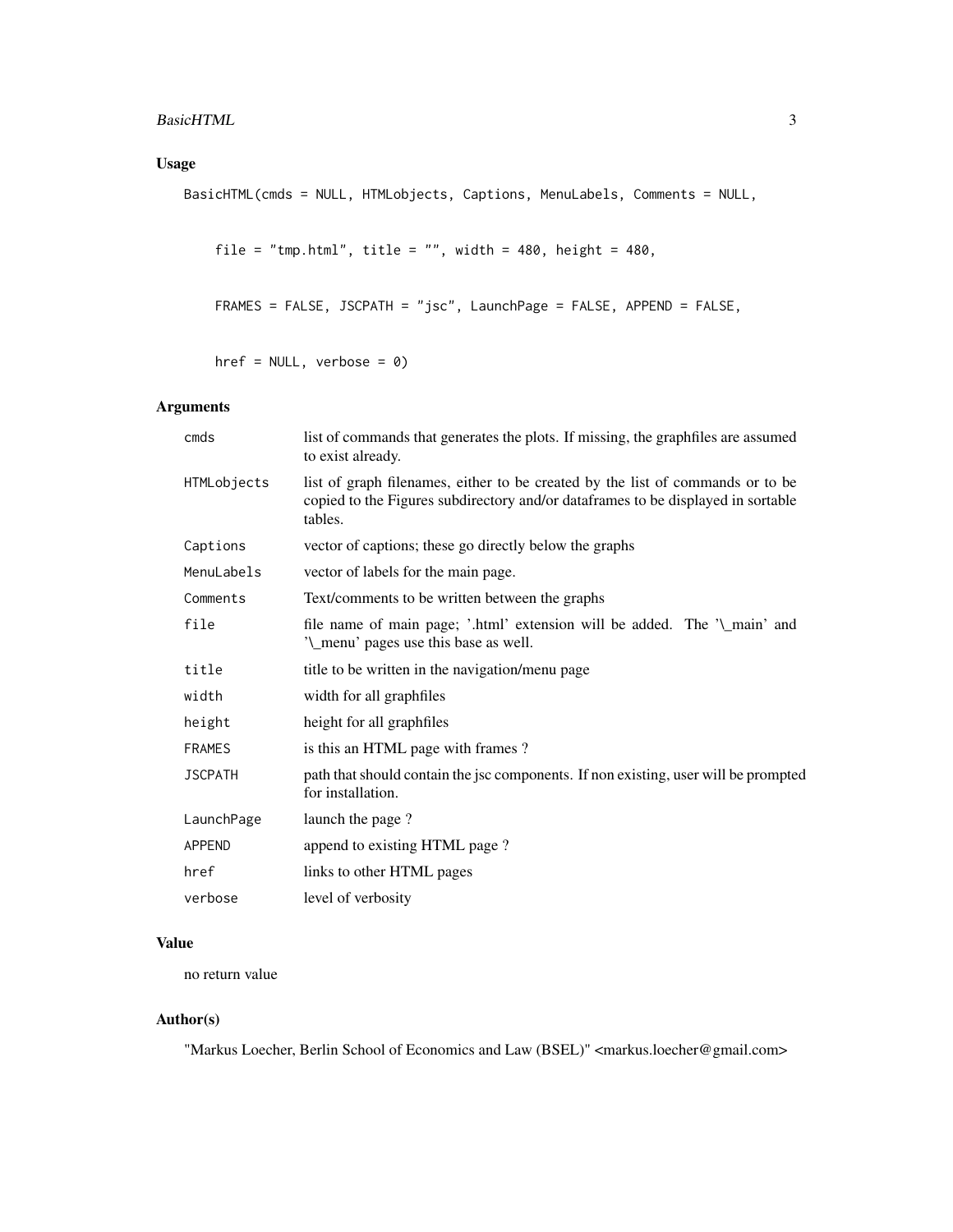#### <span id="page-3-0"></span>See Also

[FramedHTML](#page-5-1)

#### Examples

if (interactive()){

owd=setwd(tempdir())

BasicHTML(cmds = list("plot(rnorm(100));","plot(1:10);"),

HTMLobjects = list("Fig1.png", "Fig2.png"),

Captions=c("Gaussian noise","seq 1:10"),

MenuLabels = c("Marvel at the graph below","scatterplots are nice"),

title="Test Page",width=480, height=480, verbose=1, JSCPATH = NULL)

#example with plots and graphfiles having been generated beforehand:

png("Fig1.png");

plot(rnorm(100));

dev.off()

png("Fig2.png");

plot(1:10);

dev.off();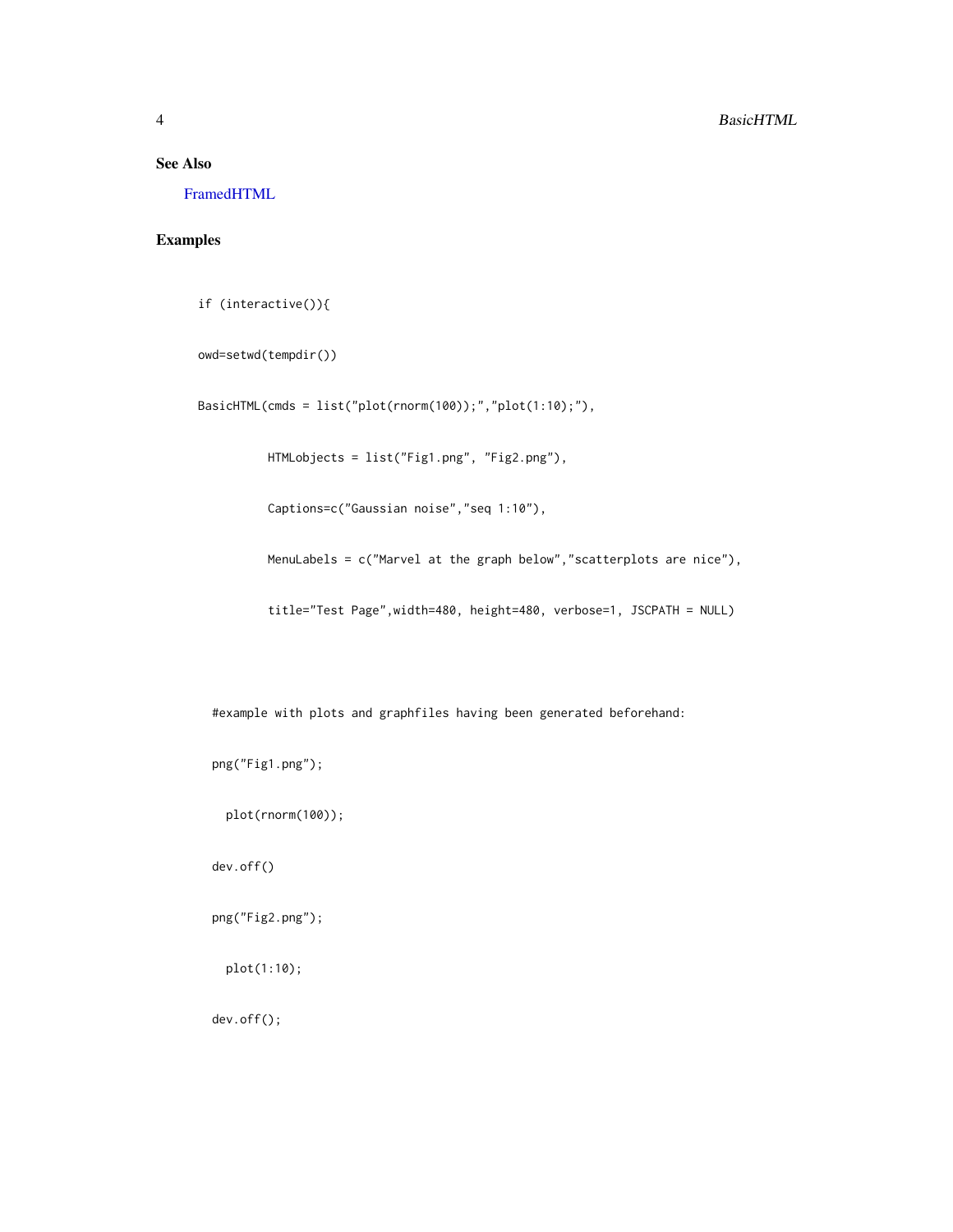#### BasicHTML 5

```
BasicHTML( HTMLobjects = list("Fig1.png", "Fig2.png"),
```

```
Captions=c("Gaussian noise","seq 1:10"),
```
MenuLabels = c("Marvel at the graph below","scatterplots are nice"),

title="Test Page",

width=480, height=480, verbose=1, JSCPATH = NULL);

#example with absolute paths for graphfiles :

```
Fig1 <- paste(tempdir(),"/Fig1.png",sep="")
```
png(Fig1);

```
plot(rnorm(100));
```
dev.off()

```
Fig2 <- paste(tempdir(),"/Fig2.png",sep="")
```
png(Fig2);

plot(1:10);

dev.off();

BasicHTML( HTMLobjects = list(Fig1, Fig2),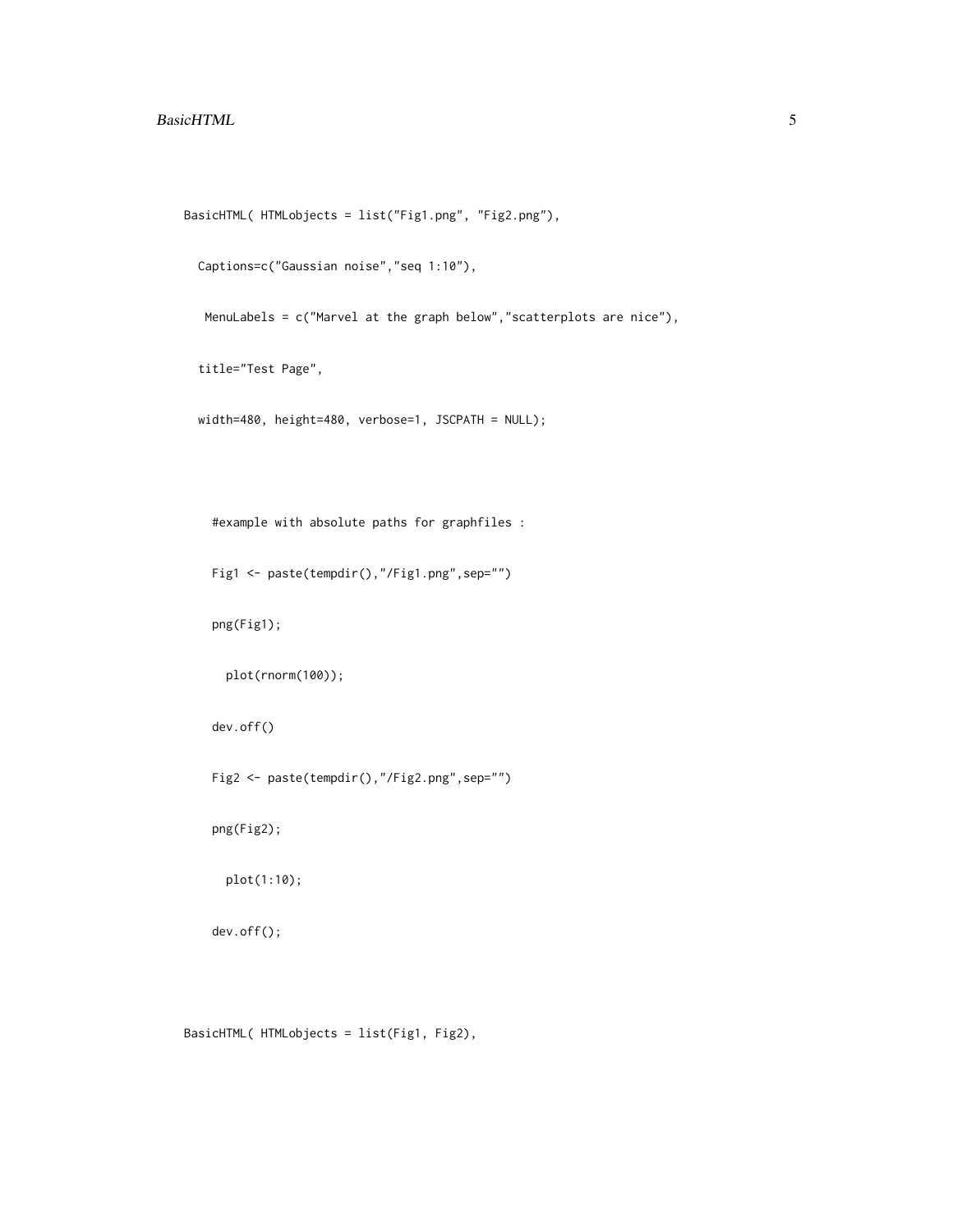```
Captions=c("Gaussian noise","seq 1:10"),
```
MenuLabels = c("Marvel at the graph below","scatterplots are nice"), title="Test Page",

width=480, height=480, verbose=1, JSCPATH = NULL);

#cleanup:

```
#system(paste("rm ", Fig1));system(paste("rm ", Fig2))
```
#example with sorted table:

 $x \le$  cbind.data.frame(x1 = round(rnorm(10),3), x2 = round(runif(10),3));

attr(x, "HEADER") <- "some random numbers";

BasicHTML(HTMLobjects = list("Fig1.png", x, "Fig2.png"),

Captions=c("Gaussian noise","Gaussian and uniform random numbers", "seq 1:10"),

file = paste(Sys.getenv("HOME"), "/public\_html/tmp/tmp.html",sep=""),

 $JSCPATH = "../jsc")$ ;

setwd(owd)

}

<span id="page-5-1"></span>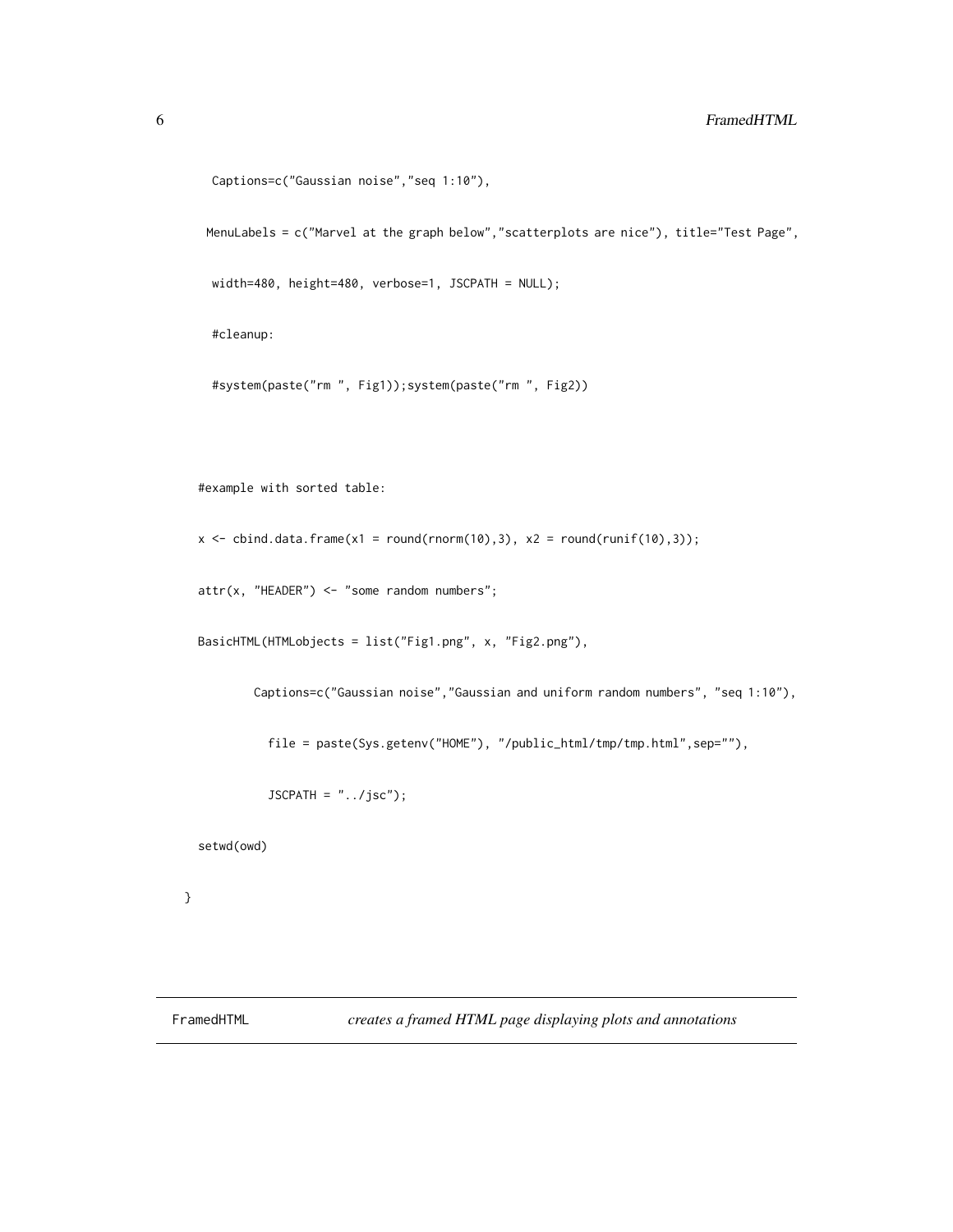#### FramedHTML 7

#### Description

Creates a framed HTML page displaying plots and annotations that can easily be navigated. The plots can be created either 'on the fly' by passing the appropriate commands or beforehand in which case just the filenames need to be passed.

The user has a great deal of flexibility in choosing appropriate directory structures.

#### Usage

```
FramedHTML(cmds = NULL, basepath = c("./", paste(Sys.getenv("HOME"),
```
"/public\_html/", sep = ""))[1], path = "tmp", Graphpath = "Figures/",

DiagnosticsPath = "Diagnostics", file = "tmp", HTMLobjects,

Captions, MenuLabels1, MenuLabels2, href = NULL, Comments = NULL,

title = "", width = 480, height = 480, FRAMES = FALSE, JSCPATH = "jsc",

REFRESH = "", img.logo.path = paste(Sys.getenv("HOME"), "/public\_html/",

sep = ""), img.logo = NULL, img.href = "http://www.sensenetworks.com",

APPEND = FALSE, verbose = 1)

#### Arguments

| cmds            | list of commands that generates the plots. If missing, the graphfiles are assumed<br>to exist already.                                                                        |
|-----------------|-------------------------------------------------------------------------------------------------------------------------------------------------------------------------------|
| basepath        | base path of 'public_html' directory                                                                                                                                          |
| path            | subdirectory of basepath; will be created if non existing                                                                                                                     |
| Graphpath       | subdirectory of 'basepath/path/' containing the graphfiles; will be created if<br>non existing                                                                                |
| DiagnosticsPath |                                                                                                                                                                               |
| file            | file name of main page; '.html' extension will be added. The '\_main' and<br>'\_menu' pages use this base as well.                                                            |
| HTMLobjects     | list of graph filenames, either to be created by the list of commands or to be<br>copied to the Figures subdirectory and/or dataframes to be displayed in sortable<br>tables. |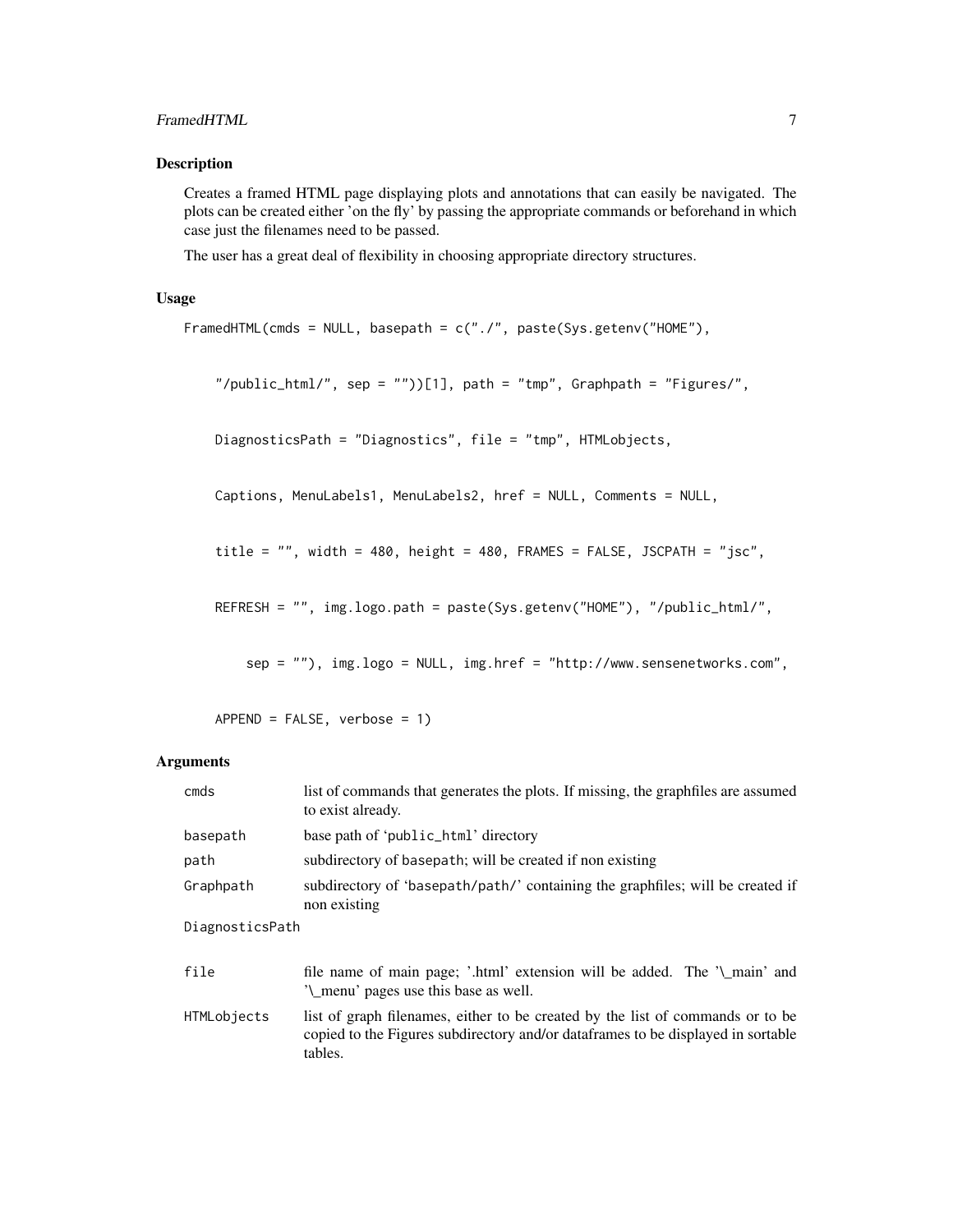<span id="page-7-0"></span>

| Captions       | vector of captions; these go directly below the graphs                                                                             |
|----------------|------------------------------------------------------------------------------------------------------------------------------------|
| MenuLabels1    | vector of labels for the menu navigation page. It helps to keep these succinct<br>and short !.                                     |
| MenuLabels2    | vector of labels for the main page; these go on top of the individual graphs, so<br>they are complementary to the captions.        |
| href           | links to other HTML pages                                                                                                          |
| Comments       | Text/comments to be written between the graphs                                                                                     |
| title          | title to be written in the navigation/menu page                                                                                    |
| width          | width for all graphfiles                                                                                                           |
| height         | height for all graphfiles                                                                                                          |
| <b>FRAMES</b>  | is this an HTML page with frames?                                                                                                  |
| <b>JSCPATH</b> | path that should contain the jsc components. If non existing, user will be prompted<br>for installation.                           |
| <b>REFRESH</b> | Meta refresh is a method of instructing a web browser to automatically refresh<br>the current web page after a given time interval |
| img.logo.path  | path to search for the logo pic in the frame                                                                                       |
| img.logo       | filename of logo to display                                                                                                        |
| img.href       | link of logo to point to.                                                                                                          |
| <b>APPEND</b>  | append to existing HTML page?                                                                                                      |
| verbose        | level of verbosity                                                                                                                 |

#### Value

no return values

#### Note

There is not much eror checking. In particular, the lengths of the argumentscmds, graphfiles, Captions, MenuLabels1, need to be all the same !

#### Author(s)

"Markus Loecher, Berlin School of Economics and Law (BSEL)" <markus.loecher@gmail.com>

#### See Also

**[BasicHTML](#page-1-1)** 

#### Examples

if (interactive()){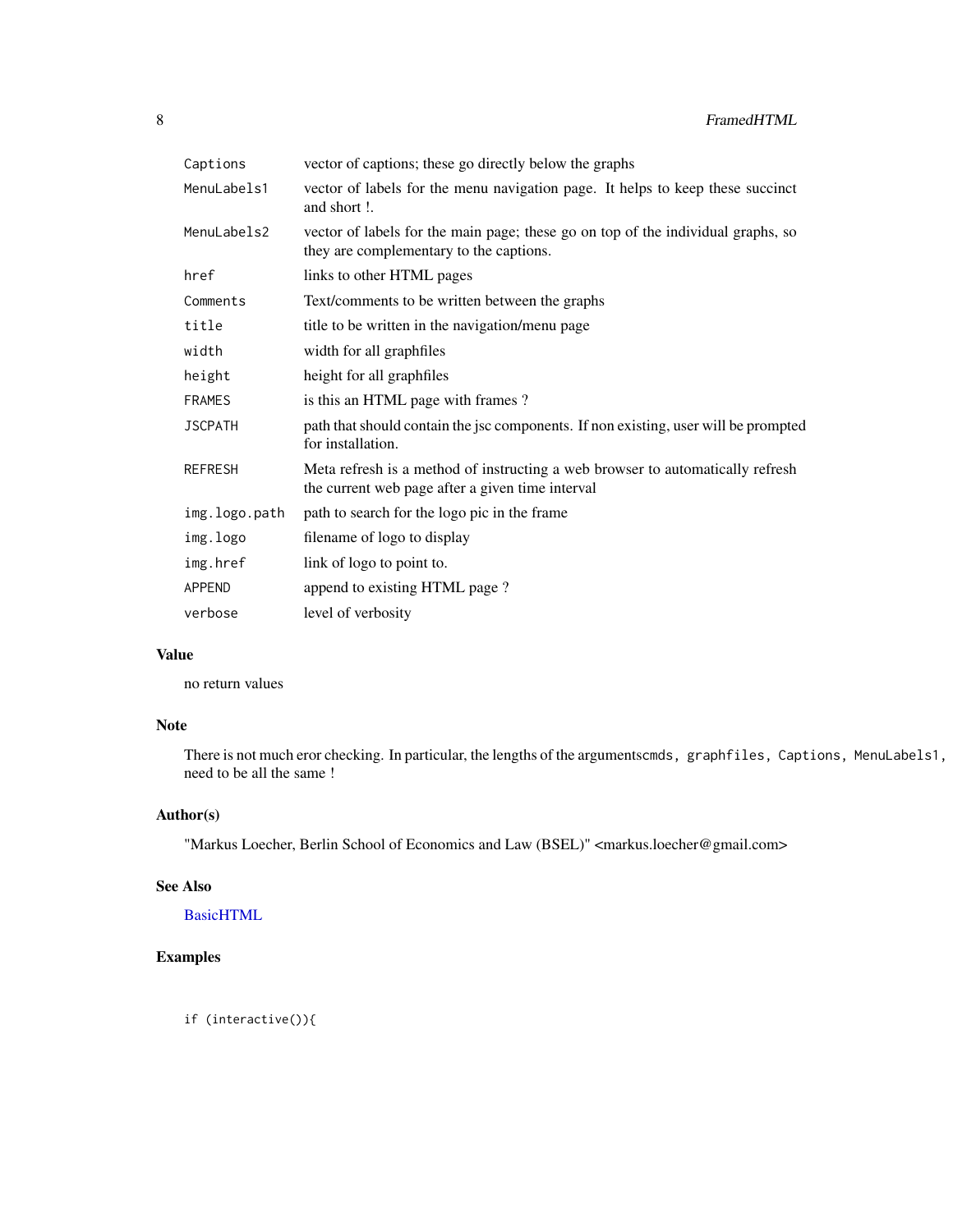#### FramedHTML 9

#example with plots and graphfiles being generated on the fly:

```
owd=setwd(tempdir())
```

```
system("mkdir Figures")
```

```
FramedHTML(cmds = list("plot(rnorm(100));","plot(1:10);"),
```
HTMLobjects =list("Fig1.png", "Fig2.png"),

Captions=c("Gaussian noise","seq 1:10"),

MenuLabels1 = c("Label1","Label2"),

MenuLabels2 = c("Marvel at the graph below","scatterplots are nice"),

Comments = c("100 random numbers","Simple plot"), title="Test Page",

width=480, height=480, verbose=1)

#example with plots and graphfiles having been generated beforehand:

png("Fig1.png");

plot(rnorm(100));

dev.off()

png("Fig2.png");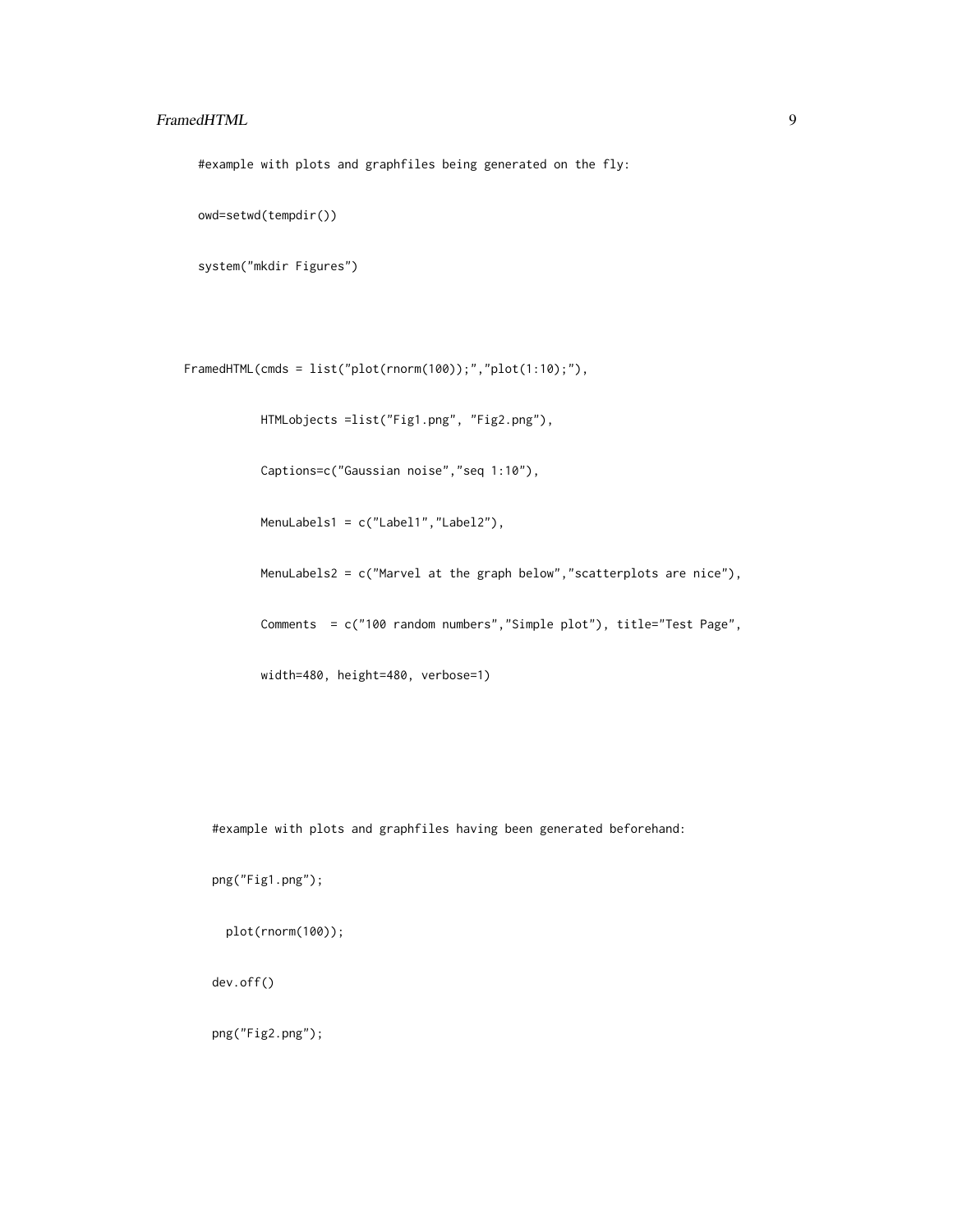```
plot(1:10);
```
dev.off();

FramedHTML( HTMLobjects = list("Fig1.png", "Fig2.png"),

```
Captions=c("Gaussian noise","seq 1:10"),
```
MenuLabels1 = c("Label1","Label2"),

MenuLabels2 = c("Marvel at the graph below","scatterplots are nice"),

Comments = c("100 random numbers","Simple plot"), title="Test Page",

width=480, height=480, verbose=1);

#example with absolute paths for graphfiles :

Fig1 <- paste(tempdir(),"/Fig1.png",sep="")

png(Fig1);

plot(rnorm(100));

dev.off()

Fig2 <- paste(tempdir(),"/Fig2.png",sep="")

png(Fig2);

plot(1:10);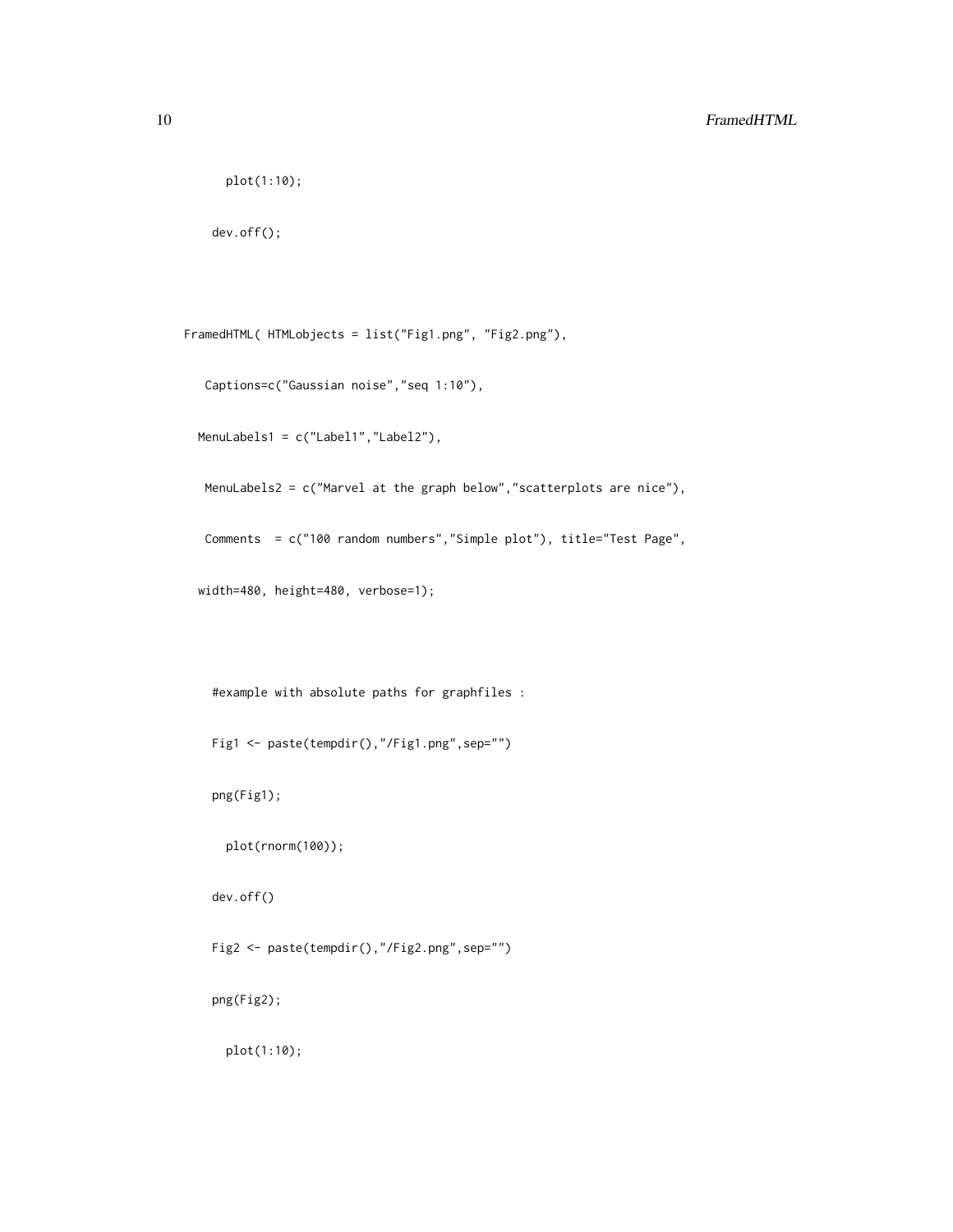```
dev.off();
```

```
FramedHTML( HTMLobjects = list(Fig1, Fig2), Captions=c("Gaussian noise","seq 1:10"),
```

```
MenuLabels1 = c("Label1","Label2"),
```
MenuLabels2 = c("Marvel at the graph below","scatterplots are nice"),

Comments = c("100 random numbers","Simple plot"),

title="Test Page",width=480, height=480, verbose=1);

#cleanup:

```
#system(paste("rm ", Fig1));system(paste("rm ", Fig2))
```
#example with sorted table:

 $x \le$  cbind.data.frame(x1 = round(rnorm(10),3), x2 = round(runif(10),3));

attr(x, "HEADER") <- "some random numbers";

FramedHTML(HTMLobjects = list("Fig1.png", x, "Fig2.png"),

MenuLabels1 = c("Label1","Label2","Label3"),

MenuLabels2 = c("Marvel at the graph below","JavaScript rocks","scatterplots are nice"),

Captions=c("Gaussian noise","Gaussian and uniform random numbers", "seq 1:10"),Comments = NULL,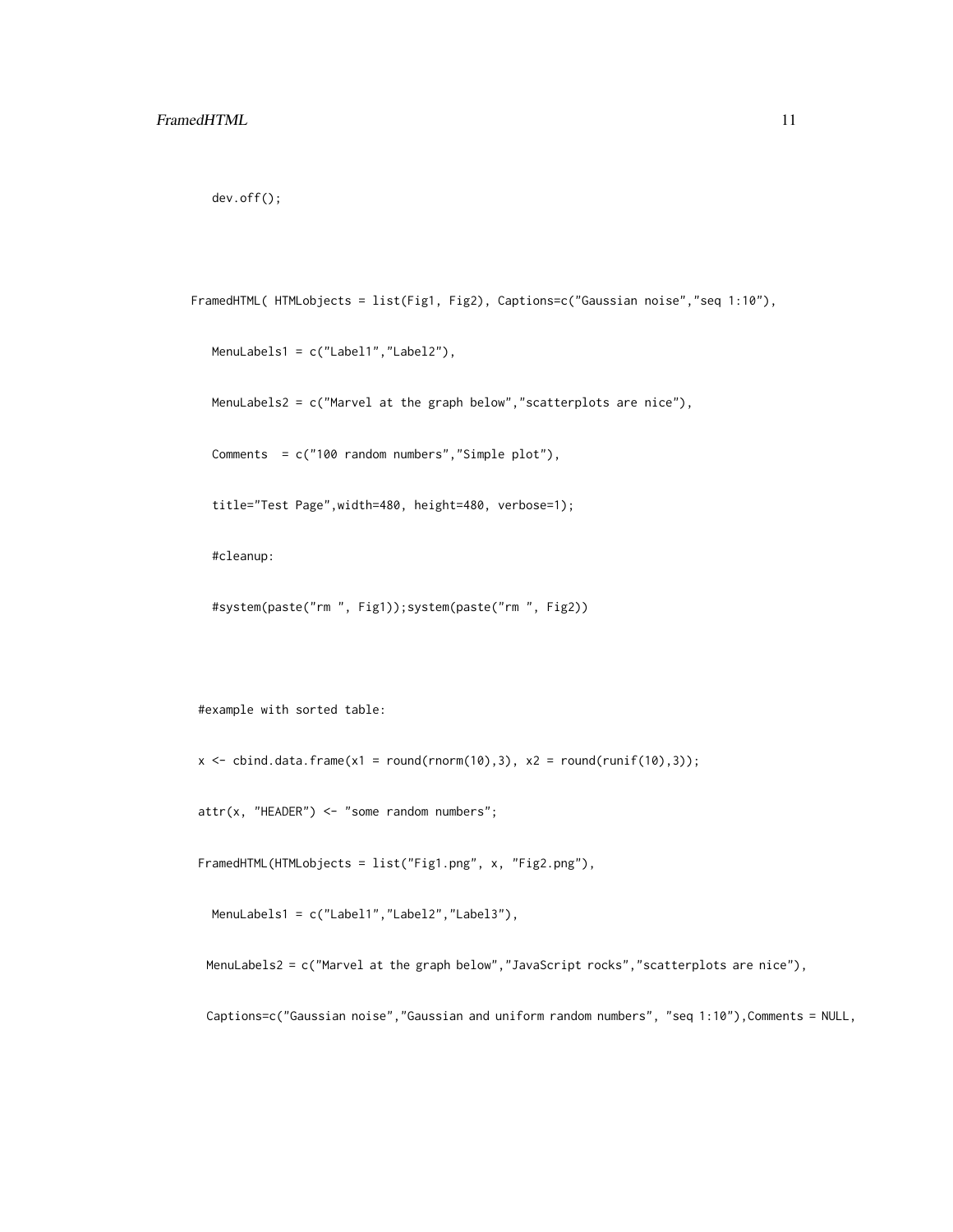```
path = "tmp", file = "index");
```
#example with sorted tables only, no figures:

```
x \le cbind.data.frame(x1 = round(rnorm(10),3), x2 = round(runif(10),3));
```
 $attr(x, "HEADER") \leq "some random numbers";$ 

 $y \le$  cbind.data.frame(y1 = rbinom(10,50,0.3), y2 = rbinom(10,100,0.15));

attr(y, "HEADER") <- "rbinom";

```
FramedHTML(HTMLobjects = list( x, y),
```
MenuLabels1 =  $c("x", "y")$ ,

MenuLabels2 = c("JavaScript rocks","Secret numbers"),

Captions=c("Gaussian and uniform random numbers", "Binomial draws"),Comments = NULL,

path = "tmp", file = "index");

setwd(owd)

```
}
```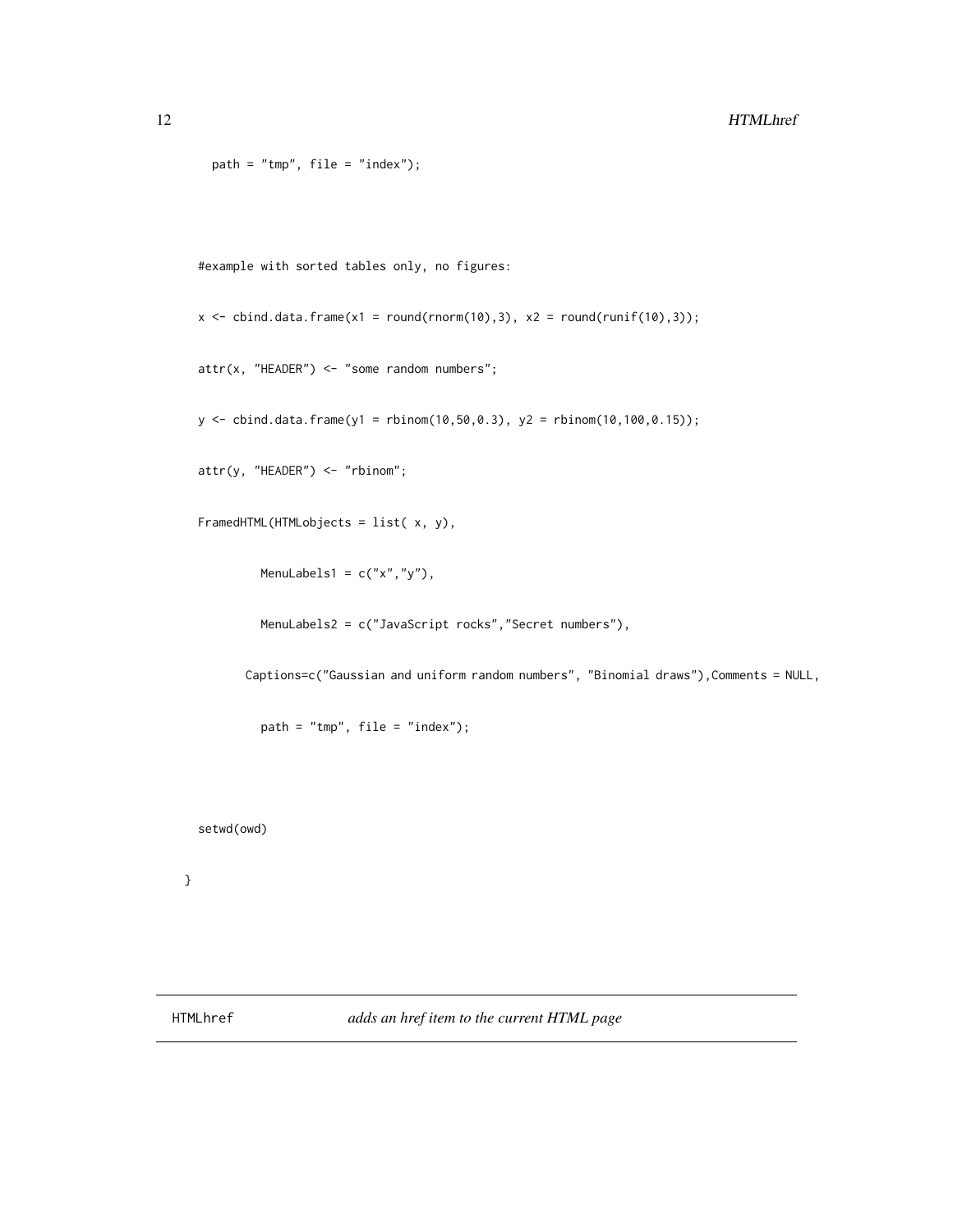#### <span id="page-12-0"></span>HTMLsortedTable 13

#### Description

adds an href item to the current HTML page

#### Usage

```
HTMLhref(href, txt, file = get(".HTML.file"), append = TRUE)
```
#### Arguments

| href   | HTML reference/URL            |
|--------|-------------------------------|
| txt    | text to display               |
| file   | file to write to              |
| append | append to file (default TRUE) |

#### Author(s)

"Markus Loecher, Berlin School of Economics and Law (BSEL)" <markus.loecher@gmail.com>

| HTMLsortedTable<br>create sortable table |  |
|------------------------------------------|--|
|------------------------------------------|--|

#### Description

create sortable table using JavaScript components in JSCPATH directory

#### Usage

```
HTMLsortedTable(x, TITLE = "", HEADER = "", file = "tmp.html",
```
JSCPATH = "jsc", path = paste(Sys.getenv("HOME"), "/public\_html/",

 $sep = "")$ , debug = 0)

#### Arguments

| $\mathsf{x}$   | data frame or matrix with column names                                                                             |
|----------------|--------------------------------------------------------------------------------------------------------------------|
| <b>TITLE</b>   | title for the HTML page                                                                                            |
| <b>HEADER</b>  | header to display for the sorted table                                                                             |
| file           | file name of main page; '.html' extension will be added. The '\_main' and<br>'\_menu' pages use this base as well. |
| <b>JSCPATH</b> | path that should contain the jsc components. If non existing, user will be prompted<br>for installation.           |
| path           | directory to create the file in                                                                                    |
| debug          | level of verbosity                                                                                                 |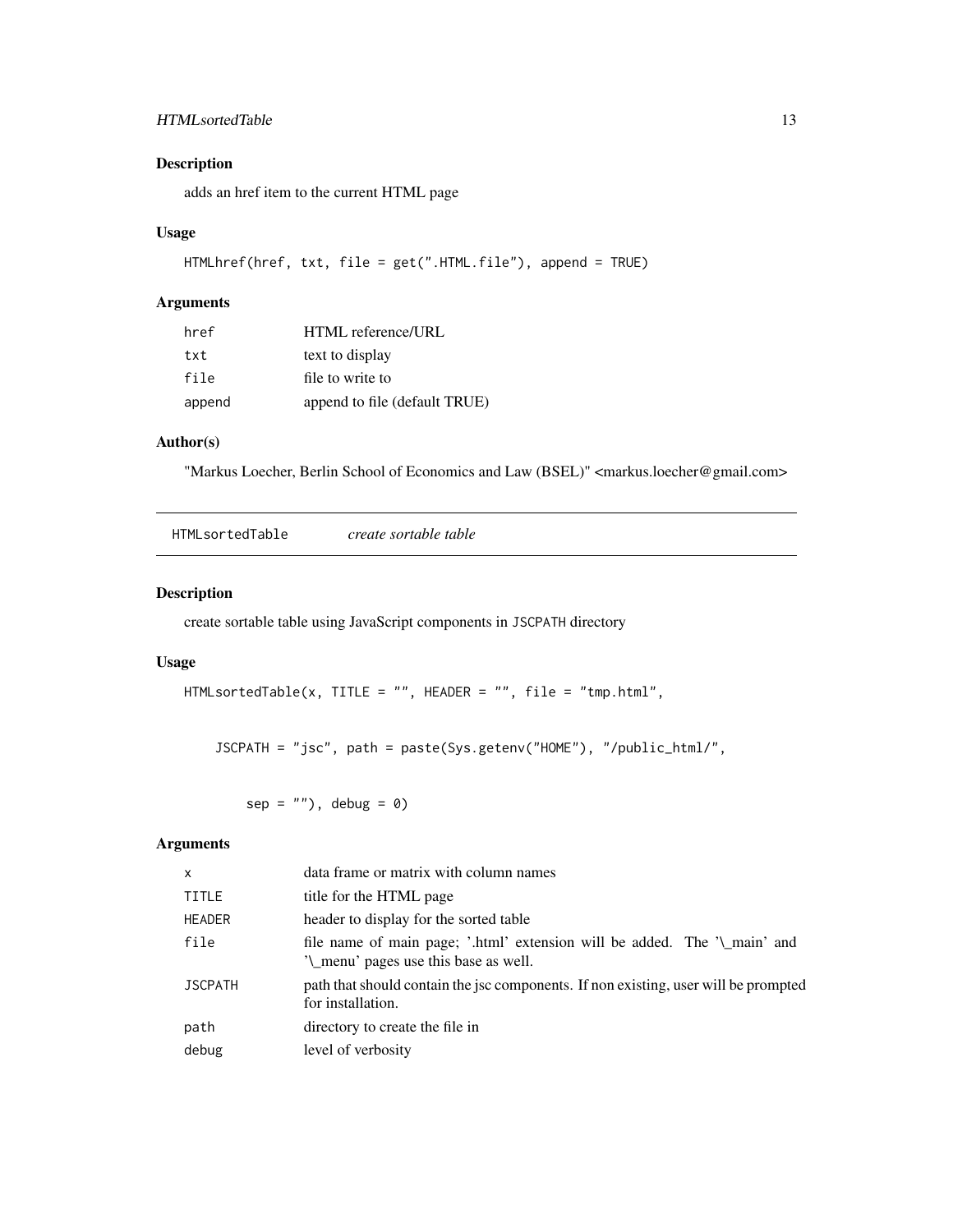#### Author(s)

"Markus Loecher, Berlin School of Economics and Law (BSEL)" <markus.loecher@gmail.com>

InstallJSC *installs the JS components*

#### Description

prompts the user to install the JS components to the relevant directory, which enables dynamically sortable tables.

#### Usage

InstallJSC(JSCPATH)

#### Arguments

JSCPATH path to install the jsc directory to. Recommended is the base public html directory.

#### Author(s)

"Markus Loecher, Berlin School of Economics and Law (BSEL)" <markus.loecher@gmail.com>

makePathName *create appropriate directory structure if needed*

#### Description

create appropriate directory structure if needed

#### Usage

```
makePathName(path, MakePath = TRUE, verbose = \theta)
```
#### Arguments

| path     | path to create                         |
|----------|----------------------------------------|
| MakePath | if yes, create directory if not exists |
| verbose  | level of verbosity                     |

#### Value

returns absolute path

#### Author(s)

<span id="page-13-0"></span>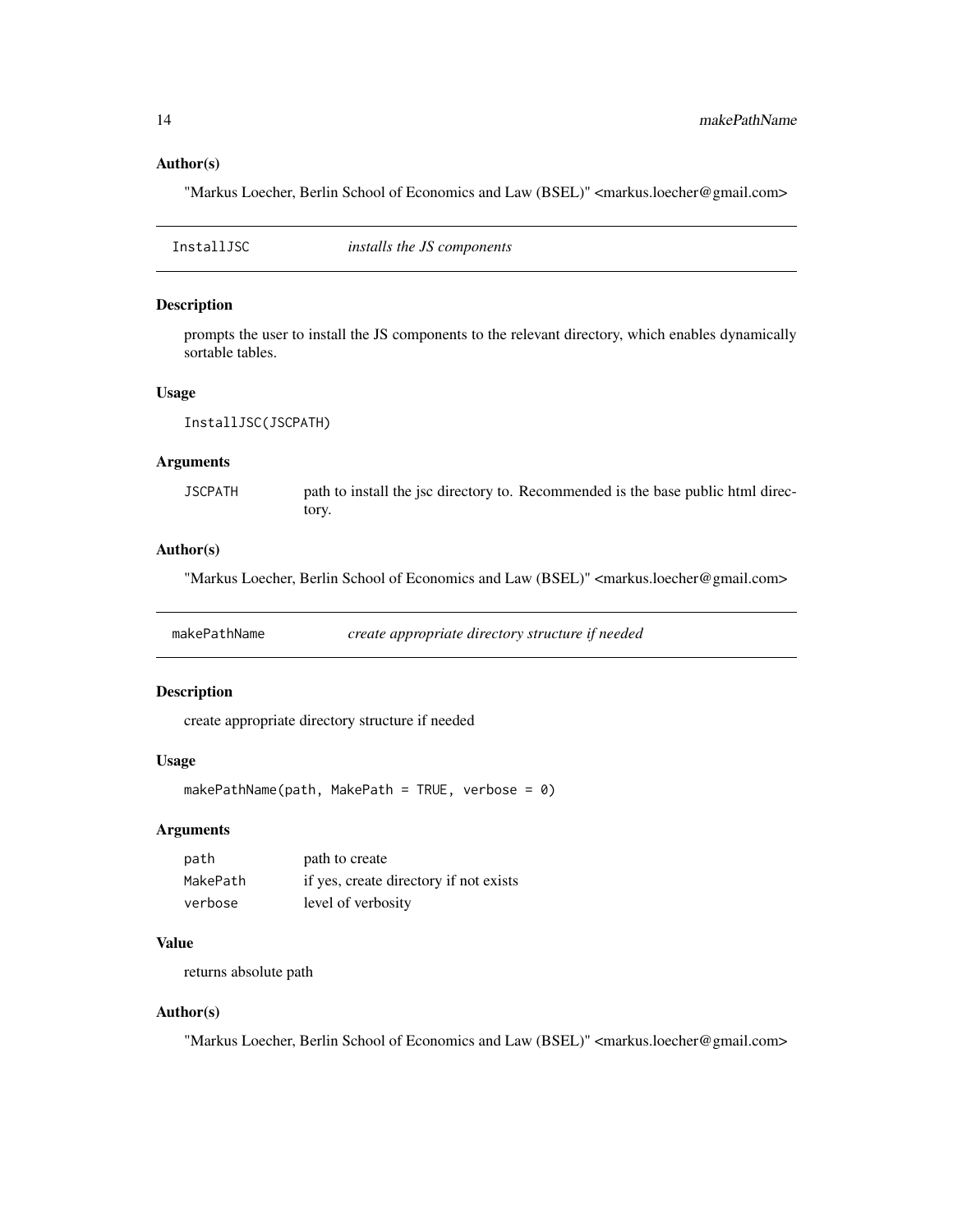<span id="page-14-0"></span>

#### Description

Those two functions handle the beginning and the ending of a HTML report, by writing the

HTML <br/>>body><head><title></title></head>...</body> tags and their options. When working manually, the user may need to use it's own functions or to explicitly write to a file using cat("", file=).

#### Usage

```
myHTMLInitFile(outdir = tempdir(), filename = "index", extension = "html",
```

```
HTMLframe = TRUE, BackGroundColor = "FFFFFF", BackGroundImg = "",
```
Title = "R output", NavTitle = "", CSSFile = "R2HTML.css",

useLaTeX = TRUE, useGrid = TRUE, img.logo.path = paste(Sys.getenv("HOME"),

"/public\_html/", sep = ""), img.logo = "logo-SenseNetworks.png",

img.href = "http://www.sensenetworks.com", JSCPATH = NULL,

APPEND = FALSE, REFRESH = "")

#### Arguments

| outdir           | directory to store the output                    |
|------------------|--------------------------------------------------|
| filename         | target HTML report filename                      |
| extension        | target HTML report extension (htm, html,)        |
| <b>HTMLframe</b> | should the output be handled by frames [boolean] |
| BackGroundColor  |                                                  |
|                  | option bgcolor for HTML tag<br>body>             |
| BackGroundImg    | option background for HTML tag<br>body>          |
| Title            | string to pass to HTML <title> tag</title>       |
| NavTitle         | title of navigation page                         |
| CSSFile          | path and name of a CSS file to use               |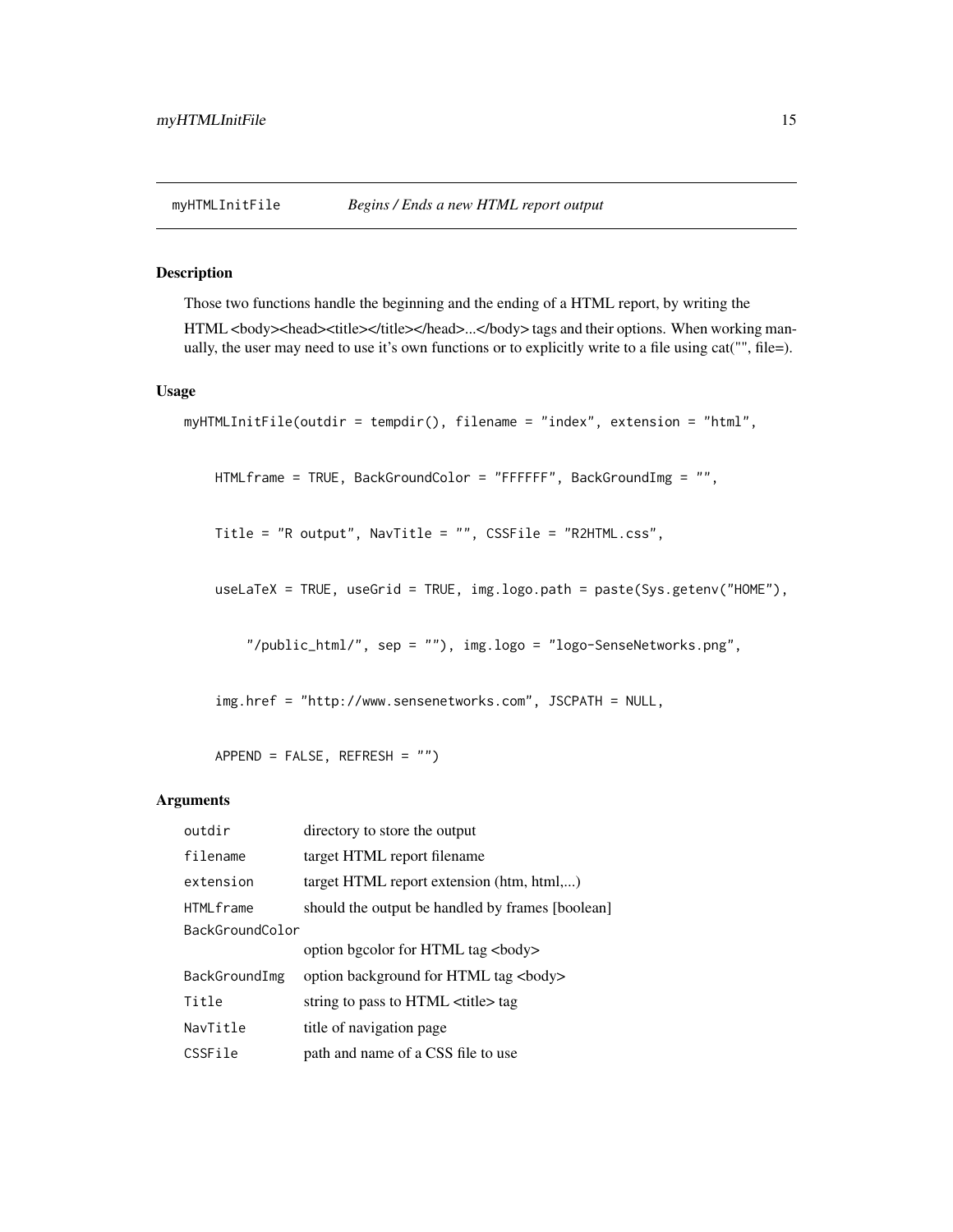<span id="page-15-0"></span>

| useLaTeX       | boolean - add required references to javascript AsciiMathML in order to use<br>as.latex                                             |
|----------------|-------------------------------------------------------------------------------------------------------------------------------------|
| useGrid        | boolean - add required references to javascript grid in order to use R2HTML<br>grid functions                                       |
| img.logo.path  | path to search for the logo pic in the frame                                                                                        |
| img.logo       | filename of logo to display, if NULL no logo to display!                                                                            |
| img.href       | link of logo to point to.                                                                                                           |
| <b>JSCPATH</b> | directory that contains the javascript code                                                                                         |
| <b>APPEND</b>  | append to existing HTML page?                                                                                                       |
| <b>REFRESH</b> | Meta refresh is a method of instructing a web browser to automatically refresh<br>the current web page after a given time interval. |

#### Author(s)

"Markus Loecher, Berlin School of Economics and Law (BSEL)" <markus.loecher@gmail.com>

MyReportBegin *gracefully initializes the HTML page*

#### Description

gracefully initializes the HTML page

#### Usage

```
MyReportBegin(file = "report.html", title = "My Report Title",
```

```
header = NULL)
```
#### Arguments

| file   | filename            |
|--------|---------------------|
| title  | title for HTML page |
| header | header yes/no       |

#### Author(s)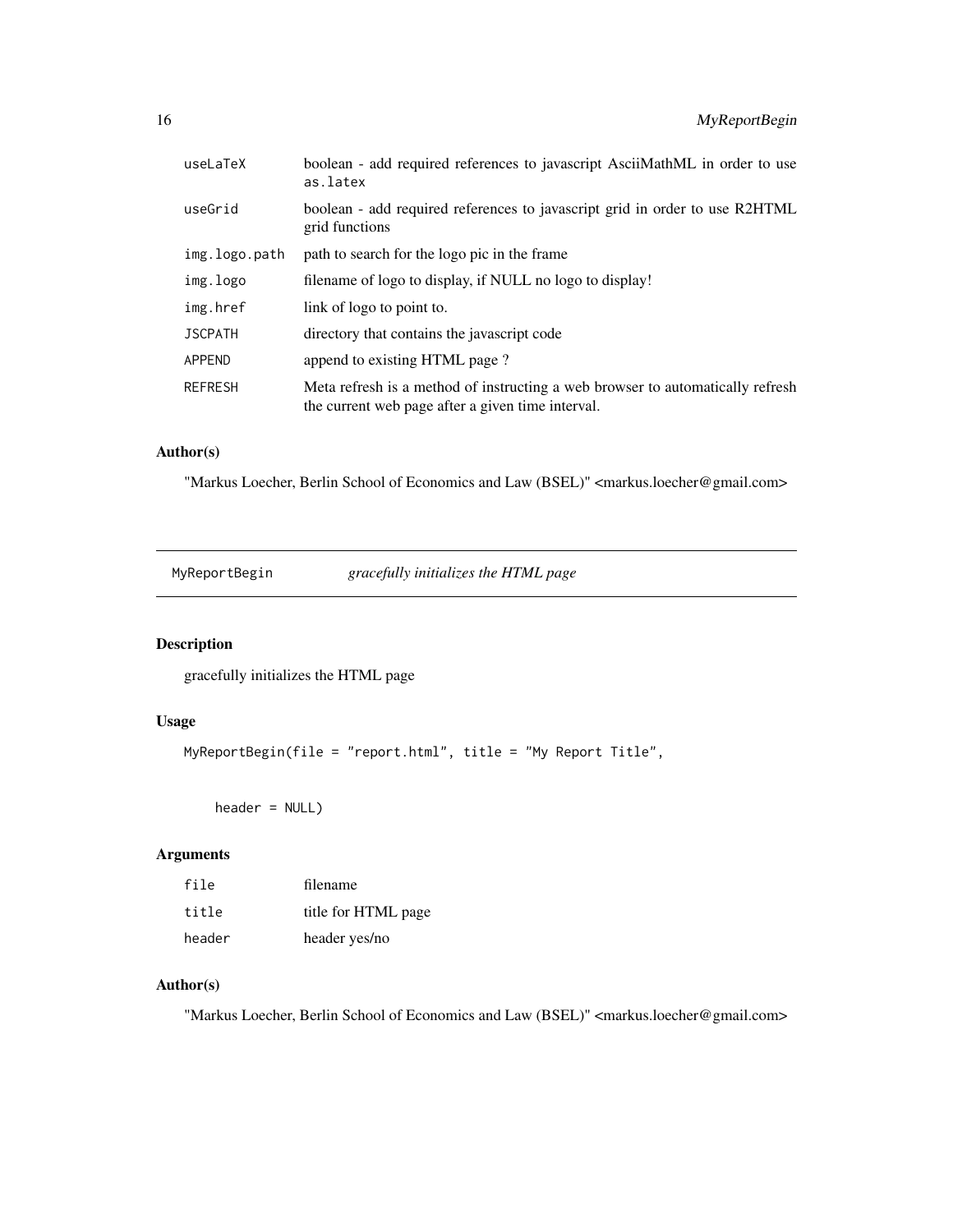<span id="page-16-0"></span>

#### Description

gracefully finalizes the HTML page

#### Usage

MyReportEnd(file = "report.html")

#### Arguments

file file to append to

#### Author(s)